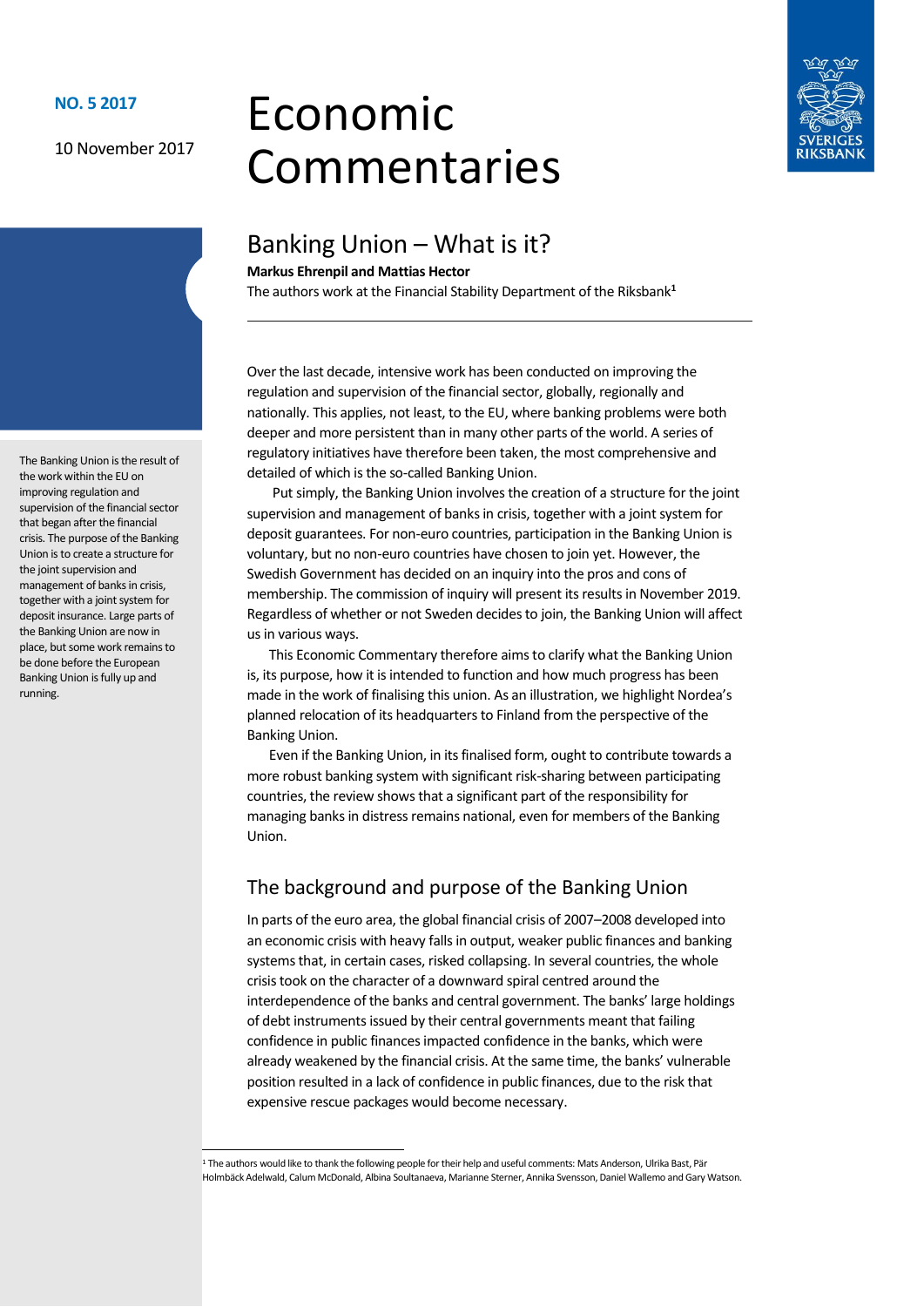Before the end of the first years of the crisis, important steps had been taken through the decision to form the so-called European financial supervisory authorities and the European Systemic Risk Board. However, a consensus gradually emerged among the euro countries that further steps would have to be taken to harmonise supervision and break the link between governments and banks that had been harmful in this context. The idea of a banking union thus took hold. The idea was to make the banking system robust by placing the largest banks under joint supervision, based on a harmonised, EU-wide regulatory framework. Those banks nevertheless experiencing difficulties could be restructured or wound up in an orderly manner and at the smallest possible cost to the taxpayer through the establishment of a central function for the management of banks in crisis, so-called resolution. This, in turn, would be based on joint resolution regulations<sup>2</sup>. Finally, responsibility for protecting depositors' funds would be raised from the national to the joint level. These three elements, joint banking supervision, resolution and deposit guarantees, form the three pillars of the Banking Union<sup>3</sup>, each of which is based on EU-wide regulations<sup>4</sup>.

 The political starting point for the construction of the Banking Union could be said to be the declaration<sup>5</sup> by the euro countries' heads of state and government of June 2012 in which they express support for joint banking supervision, which is to say the Banking Union's first pillar, with the ECB in a leading role. The European Commission presented a detailed legislative proposal<sup>6</sup> in September 2012 and, by October 2013, the regulation laying the groundwork for the Single Supervisory Mechanism (SSM)<sup>7</sup> could enter into force. Following intensive work, involving, among other things, the hiring of about 1,000 individuals with competence in banking supervision, the ECB was able to shoulder its role as supervisory authority for the largest banks in November 2014.

In July 2013, the Commission presented its proposal for the union's second pillar - the Single Resolution Mechanism (SRM). The proposal involves the creation of a Single Resolution Board (SRB) with responsibility for preparing and implementing resolution decisions concerning the largest banks on a central level. In addition to this, the creation of a Single Resolution Fund (SRF) was also proposed. The European Council of Ministers and the European Parliament agreed on the SRM proposal in June 2014 and, in January 2016, the Single Resolution Board started operations. The Single Resolution Fund is now also being set up.

The rapid progress being made towards the Single Supervisory Mechanism and the Single Resolution Mechanism illustrates the great political importance invested in putting these parts into place. However, progress has not been as substantial for the Banking Union's third pillar, the single deposit guarantee. The commission presented its proposal for this in November 2015, but negotiations have, so far, been limited to sorting out technical matters linked to the proposal – no political consensus has been reached yet on the importance of reaching an agreement.

# The Single Supervisory Mechanism (SSM)

*Allocation of responsibility between the ECB and the Member States* The SSM comprises a system for the supervision of all banks within the Banking Union. At present, these amount to about 4,700. Supervision is carried out in close collaboration between the ECB and the national supervisory authorities (NSAs) and is based on capital requirement rules that are common to the entire EU and a series of guidelines and policy documents that regulate supervision within the SSM. The ECB has overall responsibility for

**-**

<sup>2</sup> However, the proposal for joint resolution regulations was presented before the negotiations for the Banking Union were launched. <sup>3</sup> The Banking Union is often described in terms of these three parts. No fully accepted definition exists, however.

<sup>4</sup> Capital Requirements Regulation/Capital Requirements Directive IV (CRR/CRD-IV), Directive 2014/59/EU Bank Recovery and Resolution Directive (BRRD), and Directive 2014/49/EU Deposit Guarantee Schemes Directive (DGSD).

<sup>5</sup> See the European Council's conclusions of 29 June 2012, http://europa.eu/rapid/press-release\_DOC-12-8\_en.htm.

<sup>6</sup> See the European Commission's communication of 12 September 2012 "A Roadmap towards a Banking Union", http://eurlex.europa.eu/legal-content/EN/TXT/PDF/?uri=CELEX:52012DC0510&from=EN.

<sup>7</sup> Regulation (EU) No 1022/2013.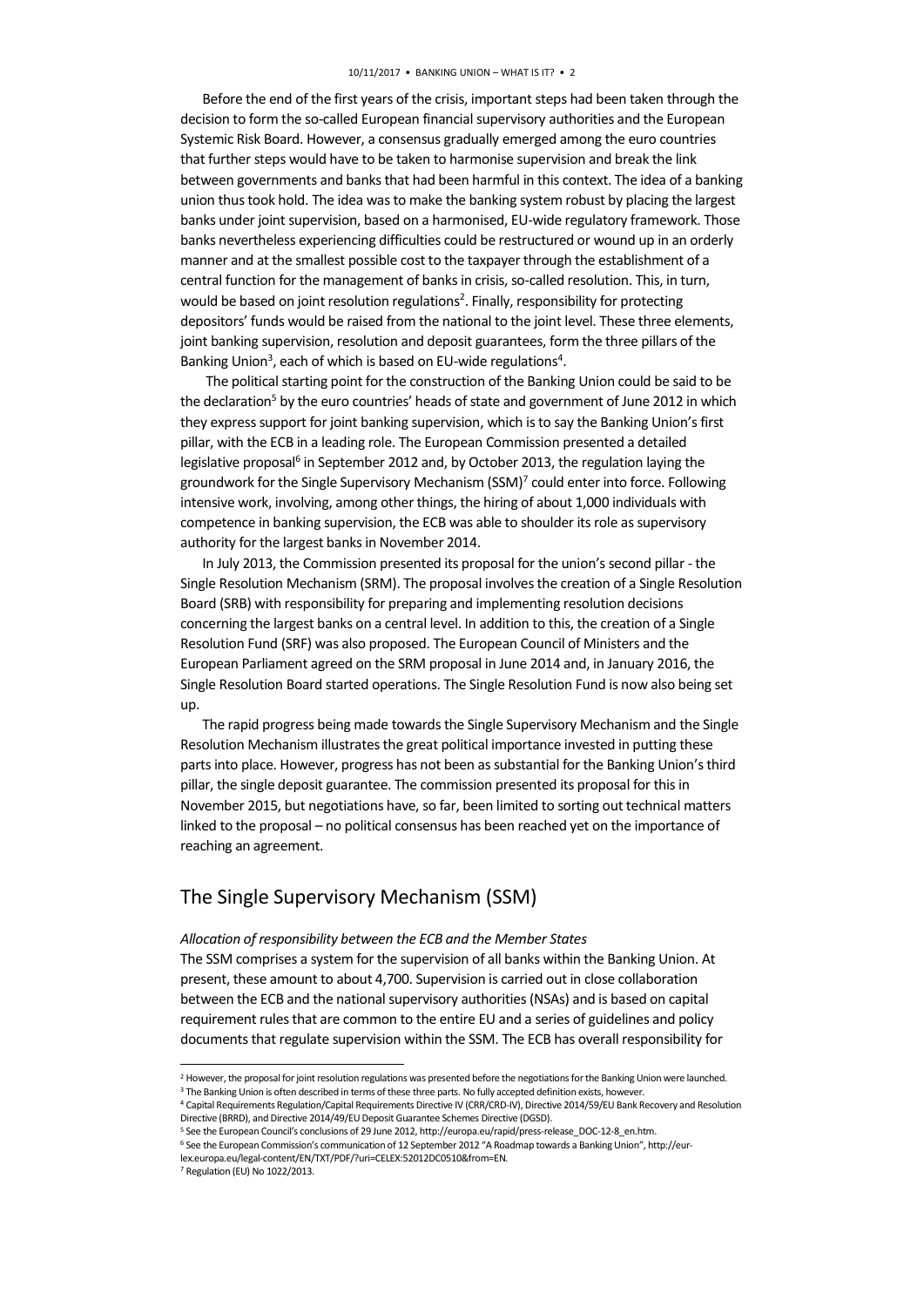the system. However, responsibility for the supervision of individual banks has been divided up amongst the ECB and the NSAs. The ECB exercises direct supervision of the most important ("significant") banks, while the NSAs are responsible for the supervision of the remaining banks. The classification of banks as significant or non-significant is based on a number of criteria<sup>8</sup>. At present, this means that the ECB exercises direct supervision over about 120 banking groups, corresponding to about 85 per cent<sup>9</sup> of bank assets within the Banking Union.

The exercise by the ECB of direct supervision over the significant banks does not mean that supervision of these only takes place from Frankfurt. Within the SSM, so-called joint supervisory teams are used for the significant banks. These consist of representatives of both the NSAs and the ECB. One supervisory team, under the leadership of a person from the ECB, is created for each significant bank. To minimise the risk of special treatment, this person is most often from another country than that in which the bank is domiciled. The supervisory teams are responsible for the ongoing supervision of the banks and thus form the main point of contact between the bank in question and the SSM.

#### *The Governing Council of the ECB takes supervisory decisions*

The decision-making procedure within the SSM reflects how responsibility for centralised supervision lies with the ECB, whose highest decision-making body is the so-called Governing Council<sup>10</sup>. Consequently, in a formal sense, all supervisory decisions are taken by the Governing Council of the ECB. However, decisions by the Council are prepared by a so-called Supervisory Board<sup>11</sup>, in which a representative of the relevant country's supervisory authority participates. The Supervisory Board, which partly bases this preparation on the opinions of the supervisory teams, presents a draft decision to the Governing Council, which then has a certain amount of time to make objections to the Supervisory Board's proposal. If the Governing Council has no objections, the decision enters into force. If the Governing Council does have an objection, the matter is referred back to the Supervisory Board for discussion and possible revision of the proposal.

#### *If Nordea relocates, Finansinspektionen'sresponsibility will change*

This decision-making procedure applies for significant banks with operations restricted to the Banking Union. For banks with operations within and outside of the Banking Union, there are also bank-specific so-called supervisory colleges<sup>12</sup>, consisting of supervisory authorities from those countries in which a banking group has operations. The aim of the college is to ensure that supervisory decisions are based on a comprehensive analysis of each banking group's operations and take account of the interests of all affected Member States. Consequently, the colleges attempt to reach a consensus and agree on joint supervisory decisions for the bank in question $13$ . The chairman of a supervisory college is the supervisory authority in the country where the banking group has its legal domicile. In Nordea's case, the Swedish financial supervisory authority is chairman of the supervisory college, but both the ECB and the Finnish supervisory authority participate as members<sup>14</sup>. However, if Nordea were to relocate its headquarters to Finland, the chairmanship of Nordea's supervisory college would not be taken over by the Finnish supervisory authority but by the ECB, as it has supervisory authority for the Banking Union's significant banking groups. The Swedish financial

**-**

<sup>8</sup> A bank is counted as significant if any of the following criteria are met: 1) the bank has total assets exceeding EUR 30 billion; 2) its total assets correspond to at least 20 per cent of the country's GDP (at least EUR 5 billion); 3) the country in question and the ECB are agreed that the bank is significant; 4) the bank has been subject to support from the support funds, the EFSF or the ESM. In addition, the ECB can also opt to exercise direct supervision over a bank that does not comply with these criteria.

<sup>9</sup> Guide to Banking Supervision, ECB, September 2014.

<sup>&</sup>lt;sup>10</sup> The Governing Council of the ECB includes the governors of the central banks of the euro area and the Executive Board of the ECB. <sup>11</sup> The SSB is composed of a full-time chair, a vice chair from the ECB's executive board, four representatives appointed by the ECB, and the director of the supervisory authority of the Member State in question.

<sup>&</sup>lt;sup>12</sup> Supervisory colleges also exist for cross-border banks that are completely outside the Banking Union.

<sup>&</sup>lt;sup>13</sup> Within the Banking Union, the joint supervisory laws can be said to fulfil this coordination function, but supervisory decisions are taken by the ECB.

<sup>&</sup>lt;sup>14</sup> Both the ECB and the Finnish supervisory authority are members, but it is the latter that signs joint decisions. The reason for this is that they are responsible for a subsidiary, while the ECB is responsible for the Finnish branch of Nordea Sverige.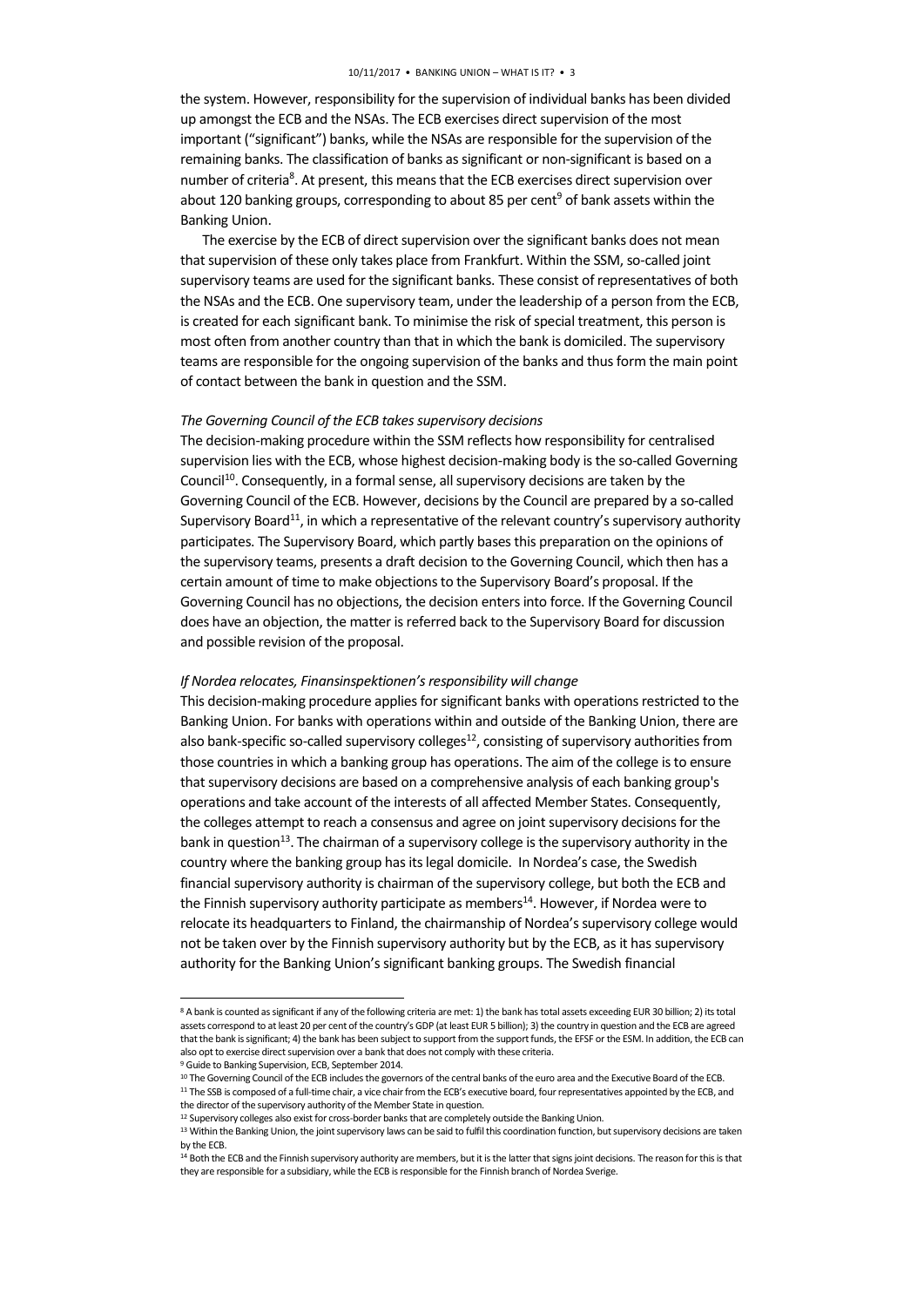supervisory authority will remain a member of the college (with the right to sign joint decisions as supervisory authority for a number of Swedish subsidiaries<sup>15</sup>, including Nordea Hypotek AB), at the same time as the Finnish financial supervisory authority would be an observer.

#### *The ECB also has responsibility for macroprudential policy*

The main task for the ECB as supervisory authority is to exercise the supervision of individual credit institutions, something that is normally called microprudential policy. However, the ECB also has a mandate to act if it identifies systemic risks, which is to say risks linked to factors that are common to several institutions, so that a shock could lead to problems for the entire banking system. This could involve many banks having similar exposures, for example towards a certain sector. This responsibility for so-called macroprudential policy is shared with national authorities. However, the ECB can only act if it sees a need to strengthen measures by national authorities and consequently cannot ease requirements in a Member State $^{16}$ .

#### *Special regulations for non-euro countries*

As mentioned above, the Banking Union is open to participation from non-euro countries. If a country wishes to join, it may not choose which parts of the Banking Union's regulatory system it wishes to comply with, but must accept the regulatory system in its entirety. When a non-euro country participates in the Banking Union, it is said that that country has entered into so-called close cooperation. There are important differences in the legal relationship between the ECB and the country's banks, depending on whether the country is a member of the Banking Union as a euro country or whether it has entered into close cooperation. In addition, there are differences in the amount of formal influence over decision-making in the SSM.

The difference in the legal relationship is that the ECB does not take supervisory decisions with a direct effect on a bank (as is the case for euro countries). Instead, such decisions must be implemented by the national supervisory authority concerned. Consequently, to enter into close cooperation, the country in question must show that it has an arrangement in place that guarantees the supervisory authority will implement the ECB's decisions.

The difference in the formal influence over decision-making is connected with the fact that non-euro countries have no representation in the Governing Council of the ECB. A country entering into close cooperation thus does not have the same formal opportunities to affect SSM decisions as a euro country does. As a consequence of this, countries with close cooperation have the possibility of terminating this close cooperation if they are dissatisfied with the results. They can also choose not to comply with a decision. In this latter case, it is up to the Governing Council of the ECB to take a decision on whether the close cooperation should be terminated.

### Single Resolution Mechanism (SRM)

**-**

One of the objectives of creating the SSM was to help make banks safer and hence increase financial stability. Completely avoiding bank failure will not be possible, however. The Banking Union's second pillar, a Single Resolution Mechanism (SRM) has therefore been created to ensure that a bank can fail without it having unnecessarily costly consequences for society and the taxpayer. In contrast to a bankruptcy, the resolution of a bank involves ensuring that the bank can continue to fulfil its important social functions. Resolution can, for example, involve the bank's operations being sold to another bank, creating a "bridge bank" and/or

<sup>&</sup>lt;sup>15</sup> The basic rule for the supervision of cross-border banks is that the supervisory authority in the country where the parent company has its domicile exercises supervision over the entire banking group. However, if a bank has a subsidiary in a country, that country's supervisory authority has the right to participate as a member of the college and take joint decisions. If it is a branch instead, the country's supervisory authority becomes an observer in the college.

<sup>&</sup>lt;sup>16</sup> The European Systemic Risk Board (ESRB) also has responsibility for analysing systemic risks within the EU and can, when necessary, issue warnings or recommendations to various participants. However, the ESRB does not have a mandate to decide on measures, neither in individual countries nor in the EU as a whole.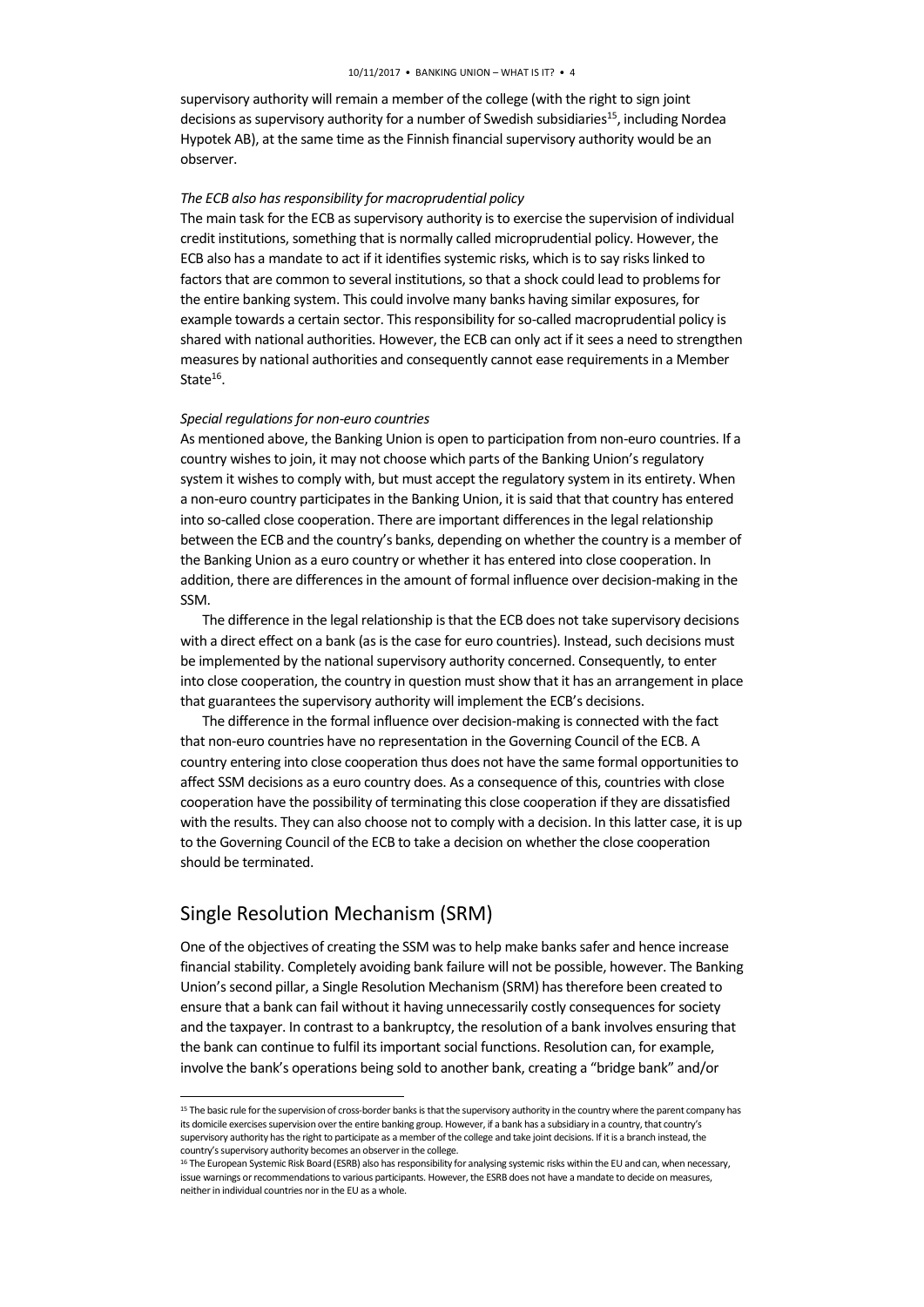recapitalising the bank by reducing its existing equity capital (possibly to zero SEK) in combination with writing down or converting debt into new equity capital, using what is known as the bail-in tool. The latter is important in order to minimise the costs to the taxpayer. This ensures that it is primarily owners and creditors who bear the losses and capitalise the bank.

All banks in the participating Member States are included in the Single Resolution Mechanism. Similar to the supervisory mechanism, the tasks are divided between central and national level, where the Single Resolution Board (SRB) is responsible for the banks over which the ECB exercises supervision and for cross-border banking groups. In July 2016, the number of banks under the Board's responsibility was 142.<sup>17</sup> National resolution authorities (NRAs) have the responsibility for other banks.<sup>18</sup> As is the case for the Single Supervisory Mechanism and the capital requirement rules, the Resolution Board's operations are based on EU-wide regulations.<sup>19</sup>

*Resolution decision – an issue for the Resolution Board, the Commission and the Council* When the Resolution Board takes a decision on whether an individual bank shall be put into resolution or not, it meets in what is known as an executive session, which involves a chairperson, four full-time members and members from the resolution authorities in the Member States in which the affected bank operates. If the bank has operations in a nonbanking-union country, the affected national resolution authority is invited to the discussion. If Nordea's plans to relocate its headquarters to Finland are realised, the responsibility for resolution decisions will move from the Swedish National Debt Office to the Single Resolution Board. The Swedish National Debt Office will be given the opportunity to participate in the discussions preceding any resolution decision with respect to Nordea, but will not have any formal right to vote.

In order to be able to initiate a resolution procedure, the Resolution Board shall adopt a "resolution scheme", that establishes how the resolution of the bank shall take place<sup>20</sup>. This step requires the executive session to assess whether three conditions have been fulfilled, namely <sup>21</sup>

- 1) that the ECB has assessed whether the bank is failing or is likely to fail<sup>22</sup>
- 2) that there is no reasonable prospect that any alternative private sector or supervisory action would prevent failure
- 3) that a resolution action is necessary with regard to the public interest<sup>23</sup>.

If all three conditions have been fulfilled and the Resolution Board has adopted the resolution scheme, the Commission has 24 hours in which to object to the Board's resolution scheme. Within 12 hours, the Commission must also have decided whether it will propose to the Council of Ministers to object against the resolution scheme, on the grounds that it does not fulfil the criterion of public interest, or to modify the Resolution Board's proposal for use of the Single Resolution Fund (see below). If neither the Commission nor the Council has made any objections within 24 hours, the resolution scheme enters into force. If, on the other hand, the Council has approved the Commission's counter-proposal, or if the Commission has objected to the resolution scheme, the Resolution Board shall, within eight hours, modify the resolution scheme in accordance with the objection.

1

<sup>17</sup> See the Resolution Board's website, http://srb.europa.eu.

<sup>&</sup>lt;sup>18</sup> The use of funds from the Single Resolution Fund requires the Resolution Board to have adopted the resolution scheme. <sup>19</sup> Directive 2014/59, the EU Bank Recovery and Resolution Directive (BRRD).

<sup>&</sup>lt;sup>20</sup> The Resolution Board establishes which resolution tools are to be used and whether the measures require the use of funds from the Single Resolution Fund.

<sup>&</sup>lt;sup>21</sup> In the resolution plan, the Board shall also have assessed the extent to which the bank is resolvable.

<sup>&</sup>lt;sup>22</sup> Established normally by the ECB, although the Board may decide this itself in exceptional cases. There are also rules to help assess failure.

<sup>&</sup>lt;sup>23</sup> The public interest is linked to the resolution objectives. If any of these objectives cannot be fulfilled in the event of the bank entering national insolvency proceedings, a resolution action is considered necessary with regard to the public interest.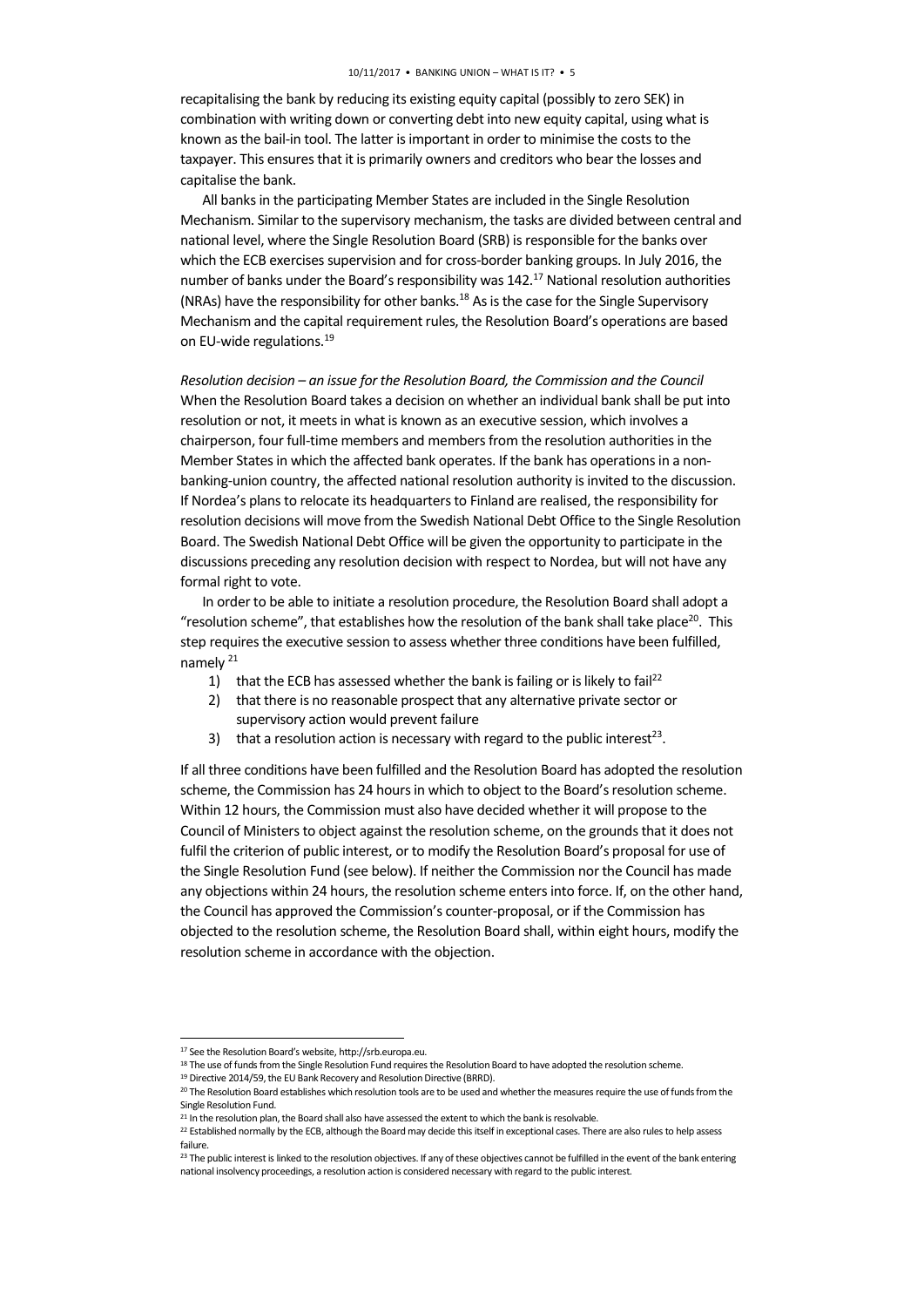#### *Gradually build-up of a Single Resolution Fund to cover resolution costs*

When a bank is put into resolution, financial resources are often needed to, for example, finance the purchase of the affected bank's assets or to enable the resolution authority to make contributions to a bridge bank or to capitalisation of the bank in question. Within the framework of the Single Resolution Mechanism, a Resolution Fund is therefore being built  $up<sup>24</sup>$ . The aim is for the Fund to be equal to 1 per cent of guaranteed deposits by 2024, which is the equivalent of about EUR 55 billion. The Single Resolution Fund shall be built up gradually, with approximately the same percentage increase each year. The money comes from contributions made by the banks belonging to the Member States in the Banking Union. In other words, the banks themselves finance the Fund.

The funds that are available for the resolution of individual banks are so far relatively limited. On 30 June 2017, the Fund's total funds amounted to EUR 17.4 billion<sup>25</sup>. This can be compared to deposits in the Swedish resolution reserve that amounted to SEK 22.5 billion, about EUR 2.3 billion, at the end of 2016<sup>26</sup>. During the build-up phase, up until 2024, these funds are also divided up into national compartments. The funds available for the resolution of an individual bank are primarily made up of the own Member State's compartment of the Fund. If these funds are insufficient, a certain share of other assets in the Fund, i.e. the compartments of other Member States, can be used. During the Fund's first year, 100 per cent of each Member State's own compartment could have been use for resolution in that same Member State. If that had not been sufficient, 40 per cent of other Member States' compartments could have been utilised. During the Fund's build-up period, these percentages change each year<sup>27</sup> so that the own Member State's compartment needs to be utilised less and less and the opposite is true regarding the possibilities of utilising assets from the whole Fund. From 2024, the idea is for the national compartments to cease to exist and the entire Fund will therefore be available, regardless of the domicile of the affected bank in resolution.

To ensure that there are sufficient funds available for resolution during the build-up phase, all participating Member States have signed "Loan Facility Agreements" with the Single Resolution Board. In these, each Member State guarantees the financing of its own compartment in the Fund<sup>28</sup>.

#### *No final backstop in steady state*

From 1 January 2024, the national compartments of the Fund will hence cease to exist. Member States' guarantee commitments to the Fund cease at the same time. If the Fund were to be confronted with unexpectedly large pay-outs, it might therefore have problems fulfilling its purpose. The European Council of Ministers has determined that a decision on a final backstop for the Fund must be in place no later than when the national compartments cease to exist. One proposal is for the European Stability Mechanism (ESM) to fulfil this function. No decision on this has yet to be taken, however.

#### *Resolution Board already operational*

Despite all the elements of the resolution mechanism not yet being in place, the Resolution Board is nevertheless operational. It began its operations on 1 January 2016 and has dealt with its first resolution case during the summer of 2017. In this first case, concerning the Spanish bank Banco Popular, the Board decided on resolution and the bank was taken over by Banco Santander. In the case of the two Italian banks, Popolare de Vicenza and Veneto

**-**

<sup>&</sup>lt;sup>24</sup> The Fund may, however, only be used for capitalisation of a bank if the bank's owners and creditors have already contributed to loss absorption or capitalisation equal to at least 8 per cent of the bank's total liabilities or (under certain conditions) 20 per cent of riskweighted assets.

<sup>&</sup>lt;sup>25</sup> Press release from the SRB, 19 July 2017.

<sup>&</sup>lt;sup>26</sup> In Sweden, there is also a "stability fund" amounting to SEK 40.4 billion, but it may only be used for preventive purposes and not in a resolution context.

<sup>&</sup>lt;sup>27</sup> In year two, 60 per cent of the individual Member State's compartment can be used and 60 per cent of all Member States'

compartments. In year three, the equivalent percentages are 40 and 67 per cent respectively. Thereafter, the available proportion of the affected Member State's own compartment decreases by 7 percentage points per year, while the equivalent share of all the Member States' compartments increases by 7 percentage points.

<sup>28</sup> Press release from the SRB, 8 February 2017.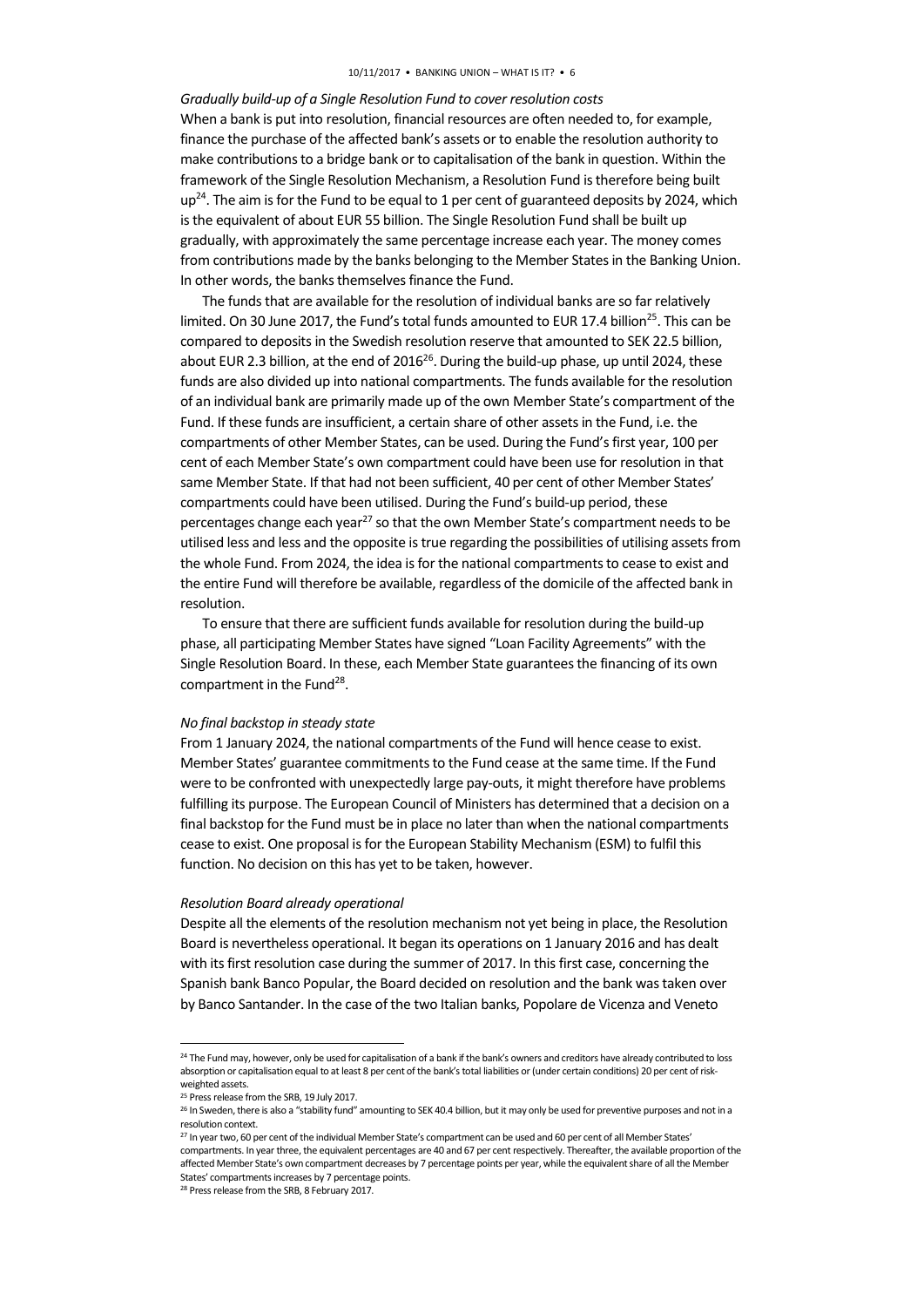Banca, these were not deemed to be systemically important, however, and the Board therefore decided that they should be wound down in line with Italian insolvency regulations.

#### *The taxpayer must be protected*

It can be noted that the Single Resolution Fund will be relatively limited, even when it is fully developed. This is partly because the intention is that the costs for resolution of banks shall in future be primarily borne by owners and creditors through use of the bail-in tool. Any capital injection from the SRB may only be made after shareholders and creditors have contributed the equivalent of 8 per cent of the bank's total liabilities, or 20 per cent of the risk-weighted assets<sup>29</sup>.

## European Deposit Guarantee Scheme (EDIS)

A European Deposit Guarantee Scheme is proposed to be the third pillar of the Banking Union. Since 2014, deposit guarantee systems within the EU have been regulated by the Deposit Guarantee Directive.<sup>30</sup> This directive harmonises the regulatory frameworks for national systems, for example, regarding guarantee amounts and time limits for payouts. It is still a matter of national guarantee systems, however, for which the individual Member State is the final backstop. This means that an important link between banks (via their depositors) and the Member State still remains. If there were to be any doubt about the Member State's ability to fulfil its commitments in the deposit guarantee, it could lead to its banks finding it difficult to obtain funding, for example, as a result of depositors withdrawing their money in a "bank run".

#### *EDIS – gradually increased mutualisation in the deposit guarantee*

In November 2015, the Commission therefore presented a proposal for a European Deposit Insurance Scheme –  $EDIS$ <sup>31</sup>. The proposal involves the national responsibility for compensating depositors in failing banks being transferred to central level in three phases. After a decision has been taken on EDIS, a joint fund will be built up with the help of fees paid by banks. During an initial three-year phase, national guarantee systems will receive limited support for compensation need that their own resources are unable to cover. Support from the joint fund is restricted during this initial phase to 20 per cent of the national guarantee fund's need, i.e. 20 per cent of the amount that the national fund cannot cover itself. Support consists both of liquidity support so that the national fund can pay in time, and of cost coverage. When calculating the need, the return flows received by the fund, as a result of it taking over the demands on the bankruptcy debtors from depositors, are taken into consideration.

Unlike during the first phrase, payments during the second phase will not be required to exceed the national fund's capacity before the national fund receives support from the joint fund. The share covered by the joint fund amounts to 20 per cent of the compensation need during year 1 (of the second phase). The fact that the national fund normally gets back some of the initial payouts is also taken into account here. The share covered by support from the joint fund then increases by 20 percentage points per year until it has reached 100 per cent. At that point, the third phase will have been completed and EDIS will cover all needs that national deposit guarantee systems may have.

#### *Political opposition to EDIS*

The Commission's proposal means that EDIS would be the clearest example of risk-sharing among the Banking Union's Member States. As such, and in light of a suspicion that the initial risks are not equally distributed among the Member States, the proposal has been met by significant political opposition from some of them. Negotiations under the auspices of the

1

<sup>&</sup>lt;sup>29</sup> See Footnote 24 above.

<sup>30</sup> Directive 49/2014 EU.

<sup>&</sup>lt;sup>31</sup> See the Commission's Proposal of 24 November 2015 for amending Regulation (EU) 806/2014 in order to establish a European Deposit Insurance Scheme.